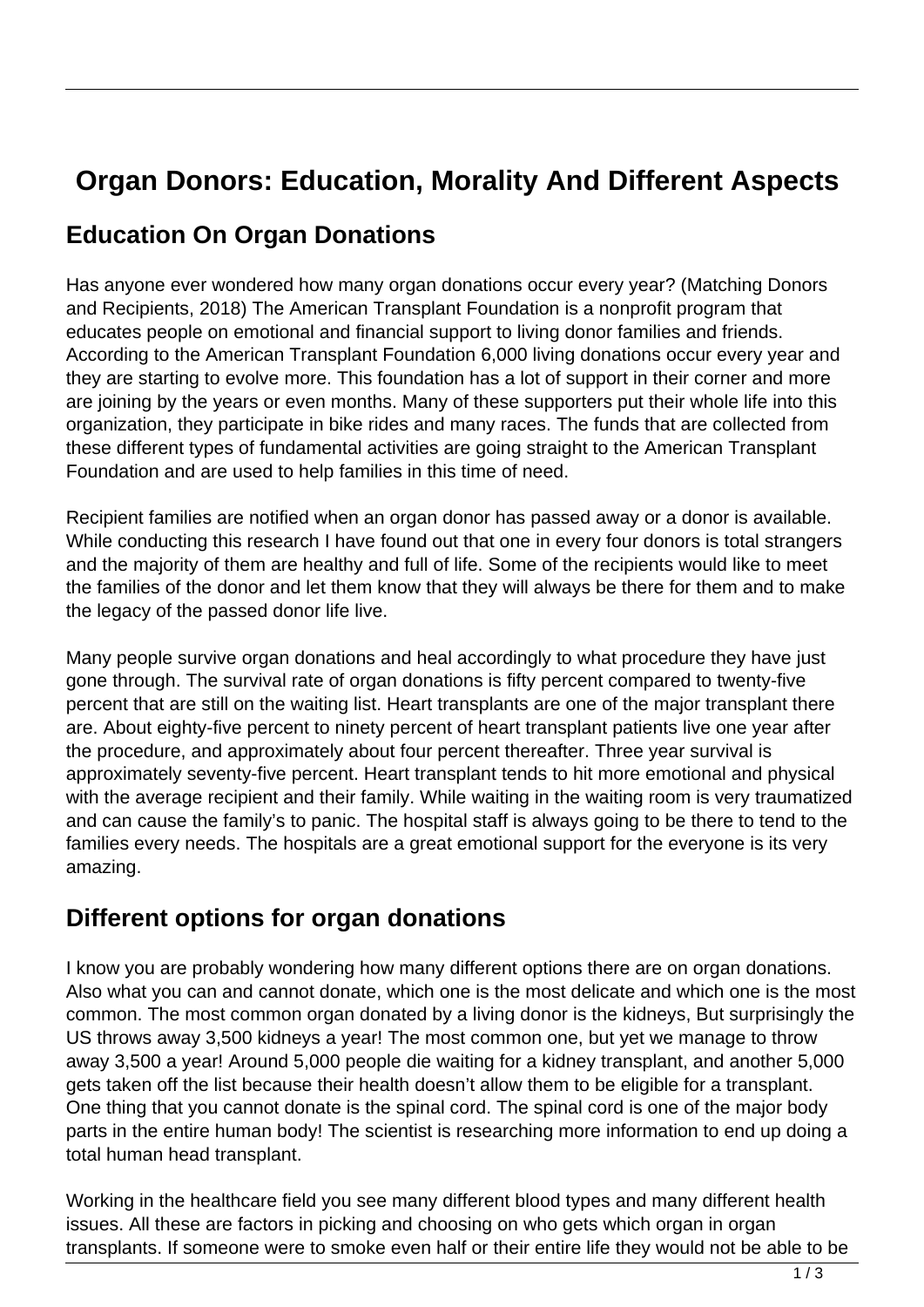on the donor list as of someone who was healthy their whole life. When a person registers to be an organ donor they have to go through many health evaluations to see if they are eligible to participate. Patients have to undergo physical, mental and physiological health evaluations in order to even be a candidate. They are required to have blood tests done to see if they have any infections or any abnormal levels in their blood. Female donors and male donors have a lot of similarities and many differences. Females have a higher risk of not being able to take a males kidney because of different hormones and it ranges in sizes. Also as a female that is receiving a male heart it will most likely have difficulties and it will reject it. The scientist is looking into why females and males cannot take the same organ in the body not matter what the size or organ it is.

## **Time and Money Spent on Procedures**

I have found out that many of these transplants are very cost effective. A lot of people don't have that kind of money to even afford a quarter of the cost of any transplant. Transplants are a scary and unique type of procedures and they are very risky. Time management of any of these risky procedures can last many hours because they don't want to make any errors. Doctors need to take their time and make sure the surgery goes as plan and that the donor is well taken care of. While in the operating room before the procedure occurs the doctors make sure the donor organ is healthy and the person who is receiving the organ. I feel like these are high risk procedures and I would be really scared to be the doctors.

Money is always the leading cause of not being able to get what you want. There is a different way that can cover any medical procedure. Insurance is the main way that will cover all the expensive surgery's that people run into. While insurance is very cost effective, insurance is the key to any hospital visit and doctor visit. Insurance will cover all transplants when they are necessary. Kidney, heart and lungs are the most common transplants that there is. You can live without a kidney and a lung. Lungs are a necessity in the human body and we use them to help us breathe. Without any of these organs our everyday lives will be a little bit of a struggle to bare.

Many of these procedures are life changing and the recipients are so happy to get a new organ so they can live their life to the fullest. While many of these surgeries are not successful the first time around, the recipients will have to wait until another match is on hand in order to correct the issue that occurred. If the surgery goes well then the recipient will have to be on medicine for the rest of their time here on earth.

### **Is this Ethical?**

Have you ever thought of organ donations being ethical or unethical?

Well, this is an opinion question so there is no right or wrong answer. Unlike over the counter drugs, organ transplants would need to be advised by a doctor. Among the various types of organ transplants the issue would need to be identified by a doctor, and considering the issues, whatever organ you need would then be told to you only by them. The normative principle of the medical profession is " Do no harm." Speaking ethically, if the donor chooses to undergo the harm of having their organs surgically removed solely to help an individual, the situation is deemed morally defensible; considering it ethical in my opinion.